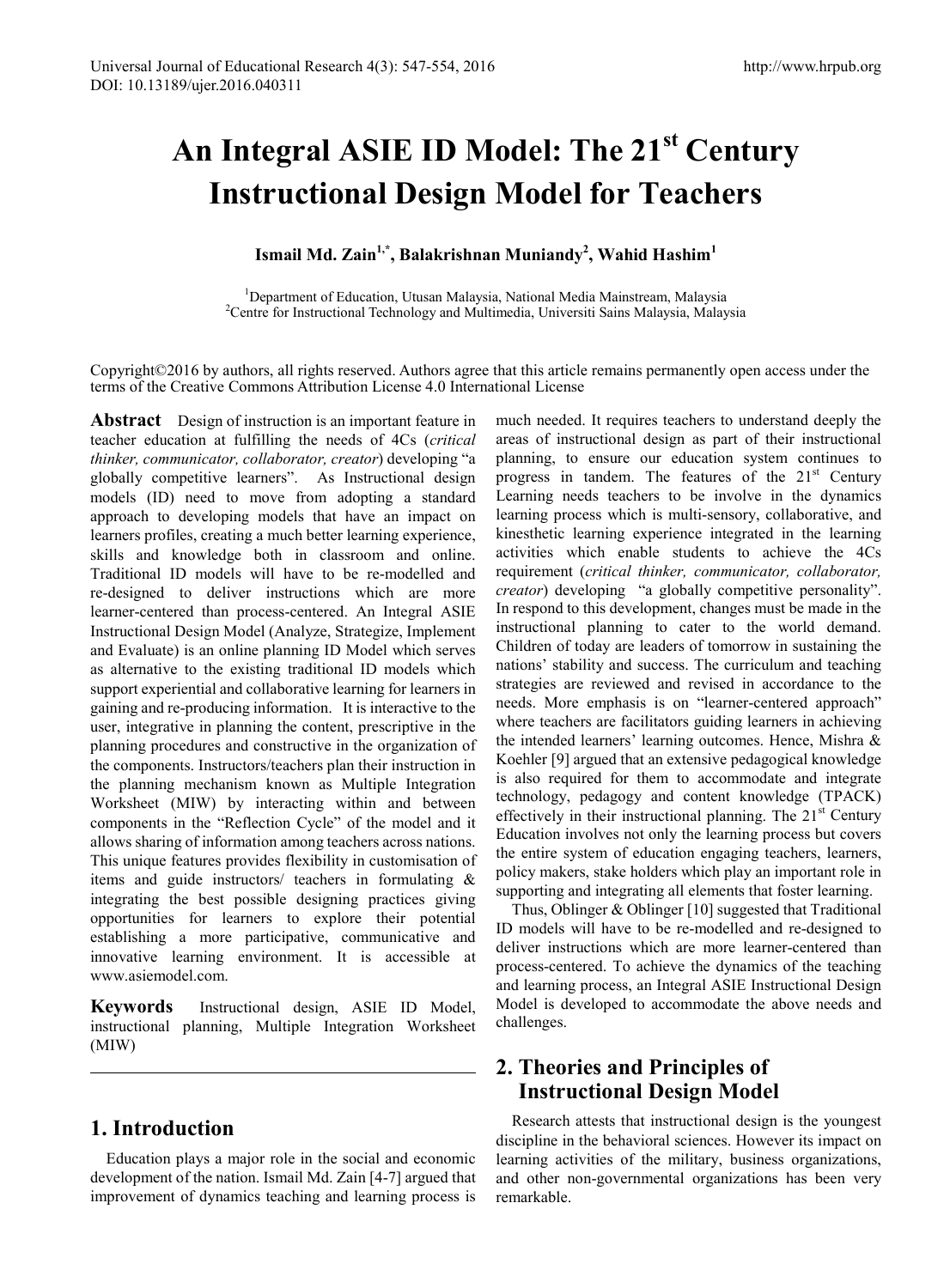| <b>ITEMS</b>    | FREQUENCIES/PERCENTAGE |               |            |       |                           |       |                     |               |                |       |
|-----------------|------------------------|---------------|------------|-------|---------------------------|-------|---------------------|---------------|----------------|-------|
|                 | $_{1}$<br>YES          |               | (2)<br>NO. |       | (3)<br><b>SURE</b><br>NOT |       | (4)<br><b>TOTAL</b> |               | (5)<br>$(2+3)$ |       |
|                 |                        | $\frac{0}{0}$ |            | $\%$  |                           | $\%$  | N                   | $\frac{0}{0}$ |                | $\%$  |
| (A) KNOWLEDGE   | 52                     | 22.3          | 113        | 48.5  | 68                        | 29.2  | 233                 | 100           | 181            | 77.68 |
| (B) APPLICATION | 48                     | 20.60         | 137        | 58.79 | 48                        | 20.60 | 233                 | 100           | 185            | 79.39 |
| (C) EXPOSURE    | 47                     | 20.17         | 121        | 51.93 | 65                        | 27.89 | 233                 | 100           | 186            | 79.82 |

**Table 1.** Statistical analysis of teachers' knowledge, application and exposure on instructional design model

Table 1 shows the statistical analysis of the teachers' knowledge, application and exposure of instructional design model upon 233 respondents (teachers) in selected region in Malaysia. High percentage of the frequencies on the combined item 2 & 3 (column 5) indicates that the impact of instructional design models in the classrooms of our educational environment has not been notable as expected.

According to Seel [13] an instructional design model describes or shows the main elements of an instructive program, and most often lists a number of variables to be considered in designing instruction and regularly used to develop specific aspects of instruction or teaching. Gustafson & Branch [3] further explained that instructional design is a system of procedures for developing educational and training programs in a consistent and reliable fashion. It is a complex process that is creative, active and iterative. It is the process of systematic development of instructional specifications using learning and instructional theory to ensure the quality of instruction. It involves the entire process of analysis of learning needs and goals and the development of a delivery system to meet those needs. It includes development of instructional materials and activities; and tryout and evaluation of all instruction and learner activities. It is also a branch of knowledge concerned with research and theory about instructional strategies and the process for developing and implementing those strategies. The University of Michigan [14] stated that instructional design is the science of creating detailed specifications for the development, implementation, evaluation, and maintenance of situations that facilitate the learning of both large and small units of subject matter at all levels of complexity. It is a reality whereby it can start at any point in the design process and is written up as if it occurred in a systematic fashion.

## **3. Development of Instructional Design Models**

Many instructional design models have been developed. Richey & Klein [11] argued that these models tend to pay attention to the unique conditions of various instructional settings as well as alternative orientation to the instructional process itself. The systematic use of instructional design models is not a new phenomenon. According to Saettler [12] there are evidences of systematic use of theories, models and

methods from the earliest times by educators such as Commenius, Pestalozzi, Dewey, Skinner, Brunner, Ausubel, Gagne, Briggs and others. During the Second World War, there was a need to train military personnel quickly and effectively in reaching the objectives. For this purpose, instructional design models were used. The systematic use of instructional design models were found to be effective in reaching the learning objectives. A survey of literature shows that there are many instructional design models. Although the overall objectives of the models are to improve instructions, they differ from one another in terms of number of steps it has, the underpinning theories, the purpose of the usage and other features. In the face of dynamic growth of ID models, instructors or teachers have to be careful to choose the right model for their purposes. There are many types of instructional design models. These models can be categorised theoretically or functionally. Theoretically, the models may belong to the paradigms of behaviorism, cognitivism, and constructivism.

ID models do not necessarily exclusively belong to a particular theoretical paradigm. Some models may have a combination of more than one theoretical paradigm. Gustafson & Branch [3] categorized ID models into three groups as; (i) Classroom-based ID Models, (ii) Product-based ID models, and (iii) System-based ID Models In developed countries, systematic use of instructional design models has been practiced for quite some time. Andrew & Goodson [1] based on their analysis of 40 instructional design models; support the use of these models in instructional planning. ID models are able to improve instructional process, improve management and development of instructional development by monitoring and controlling the functions of systems approach and improve evaluation processes of the system's components based on the procedures and feedbacks.

# **4. An Integral ASIE Instructional Design Model – The concept**

Based upon the above literature reviews on the theoretical development of ID models, An Integral ASIE Instructional Design Model is formulated and developed (Figure 1). An Integral ASIE ID Model formulated by Ismail Md. Zain & Balakrishnan M. (2014) [4] is an acronym for Analyze, Strategize, Implement and Evaluate. It is an integral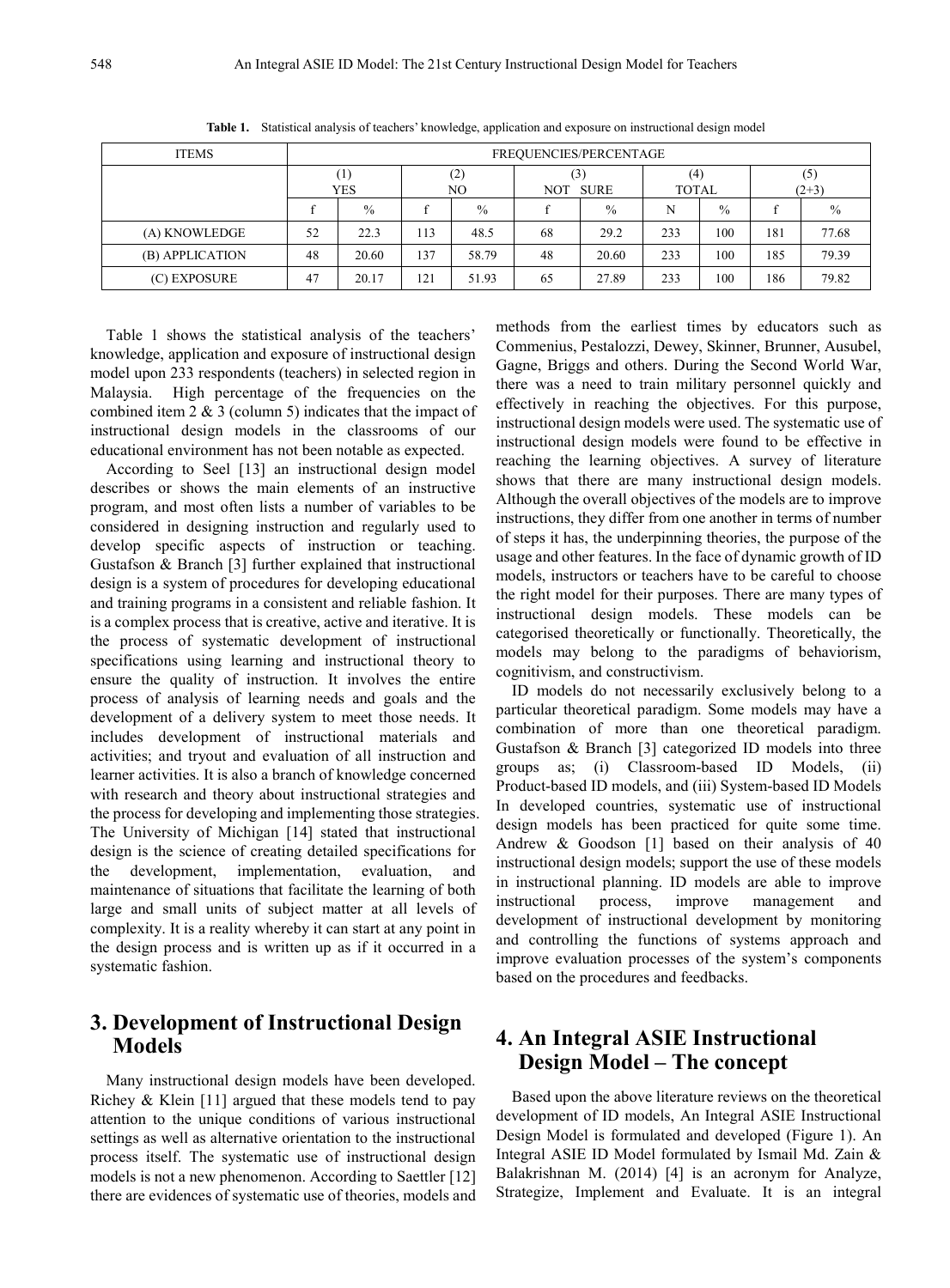instructional design model developed as alternative solution to the challenges mentioned for schools and institutions of higher learning in the  $21<sup>st</sup>$  century learning environment.

The model possesses strong fundamentals and underpinning teaching and learning principles. Since it has been developed in the mist of the  $21<sup>st</sup>$  Century Education; it fulfills the current educational trends and issues, such as flexibility, adaptability and effectiveness capabilities in almost every aspect of instructional environment. Although ASIE Model can be considered as an adaptation of the various lD models particularly, Dick & Carey model (1978, 1997), Dick & Reiser Model (1998), ASSURE Model (1999) and have its root from the generic ADDIE model, but ASIE Model has its own strength by its features. It is purely designed for classroom used (Classroom-based ID Model) unlike those models which are originally designed for instructional system development (ISD) purposes (System-based ID Model) and the development of courseware (Product-based ID model) that was later modified to be used by teachers in the regular classroom.

ASIE Model integrates design and development component into Strategize consisting of integrating, accommodating, applying and instilling. Strategize has different connotation from Design and Develop although it sounds alike. The later dealt with teachers' efforts in designing and delivering the best possible practices in the learning environment. ASIE Model works directly on learners' needs and current education requirements. Teachers need to reflect through "reflection cycle" of the model to determine learners' needs in achieving the learning outcomes. It is a direct kind of learner-centered learning approach.

However, ASIE Model differs from the usual lD model because it construct MIW (Multiple lntegration Worksheet),

a template that may be used by teachers or instructional designers to prepare immediate (micro level) or weekly lesson plan (macro level) based upon input of four components in the model. Another important and interesting feature is the structure of the model (aspects and items in the components) creates teachers' awareness in accommodating the  $21<sup>st</sup>$  Century learning skills in their planning such as learning and innovation skills, life and career skills, and technology skills. It promotes the application of various thinking tools through different instructional methods and techniques and instilling moral values as required in the curriculum and formulate instructional questions for overall lesson planning.

ASIE Model takes the challenge on the efforts and initiatives of Partnership For  $21<sup>st</sup>$  Century Learning (P21) [2] to visualize their formulation of learning framework into classroom practices by providing mechanism for teachers to design the instructions. It is the transformation in education which needs teachers to react positively and patiently in applying ASIE model into their instructional planning.

Table 2 shows the summary of the main characteristics of the situational ASIE ID Model which may differ or value added to other conventional ID models in comparison.

#### **4.1. Features of an Integral ASIE ID Model**

An Integral ASIE ID Model comprises of four main basic components serve as a role in coordinating procedural flow of the model. Each component provides several suggested aspects and items listed. Aspects are important planning features that has been determined and categorised to guide teachers in their instructional planning whilst items are planning elements which could be customised accordingly by teachers across nations in fulfilling the educational needs globally or following their own normal practices (Figure 2).

| <b>CONVENTIONAL ID MODELS</b>                                                                                                                                                                                                                                                                                                                                    |                                     | <b>SITUATIONAL ASIE ID MODEL</b>                                                                                                                                                                                                                                                                                                                                                        |
|------------------------------------------------------------------------------------------------------------------------------------------------------------------------------------------------------------------------------------------------------------------------------------------------------------------------------------------------------------------|-------------------------------------|-----------------------------------------------------------------------------------------------------------------------------------------------------------------------------------------------------------------------------------------------------------------------------------------------------------------------------------------------------------------------------------------|
| Most of the models originally designed for Instructional System<br>Development<br>(ISD)<br>(http://www.nwlink.com/~donclark/history_isd/addie.html)<br>More concern on teachers' delivering process in designing<br>instruction – teacher-centered.<br>Answering the question "What the teachers should give/deliver?"<br>- (delivering - teachers' preparation) | $\bullet$<br>$\bullet$<br>$\bullet$ | It is purely designed for classroom used<br>More concern on learners' aspirations, emphasizing on the<br>learning strategies, fulfill students' learning requirements<br>(learner-centered) in designing instruction.<br>Answering the question "What the learners"<br>should<br>get/receive/react/responds?" (collaborating and communicating –<br>learners' engagement/ interactions) |
| Provide instructional design process                                                                                                                                                                                                                                                                                                                             | $\bullet$                           | Provide practical design procedures                                                                                                                                                                                                                                                                                                                                                     |
| Learners' assessment in the form of formative and summative<br>evaluation, treated as a separate component in most of the<br>conventional ID model.                                                                                                                                                                                                              |                                     | Instructional question is an item formulated in the $2nd$ component<br>of the model which is integrated in the activities based on LOTS<br>and HOTS engaging the learners "to think while doing" in the<br>learning environment.                                                                                                                                                        |
| Structured /stereotype/rigid designing items                                                                                                                                                                                                                                                                                                                     | $\bullet$                           | Flexible designing items - allows customization with regards to<br>the current situation (able to add and remove items in online<br>version)                                                                                                                                                                                                                                            |
| Application towards system<br>development,<br>courseware<br>development, selection of teaching materials and the development                                                                                                                                                                                                                                     |                                     | Application specifically towards accommodating, integrating,<br>applying (strategising) current educational needs, preparing<br>learners to the 21 <sup>st</sup> Century learning environment.                                                                                                                                                                                          |
| of teaching methods.                                                                                                                                                                                                                                                                                                                                             | $\bullet$                           | Developing/engaging/exploring<br>students'<br>potentials<br>(the<br>development of 4Cs)                                                                                                                                                                                                                                                                                                 |
| Planning is done conventionally – manually designed                                                                                                                                                                                                                                                                                                              | $\bullet$                           | Online planning - the model's features provide opportunities,<br>enabling instructors/teachers share ideas in their planning across<br>nations                                                                                                                                                                                                                                          |

**Table 2.** Characteristics of ASIE ID Model in comparison to other models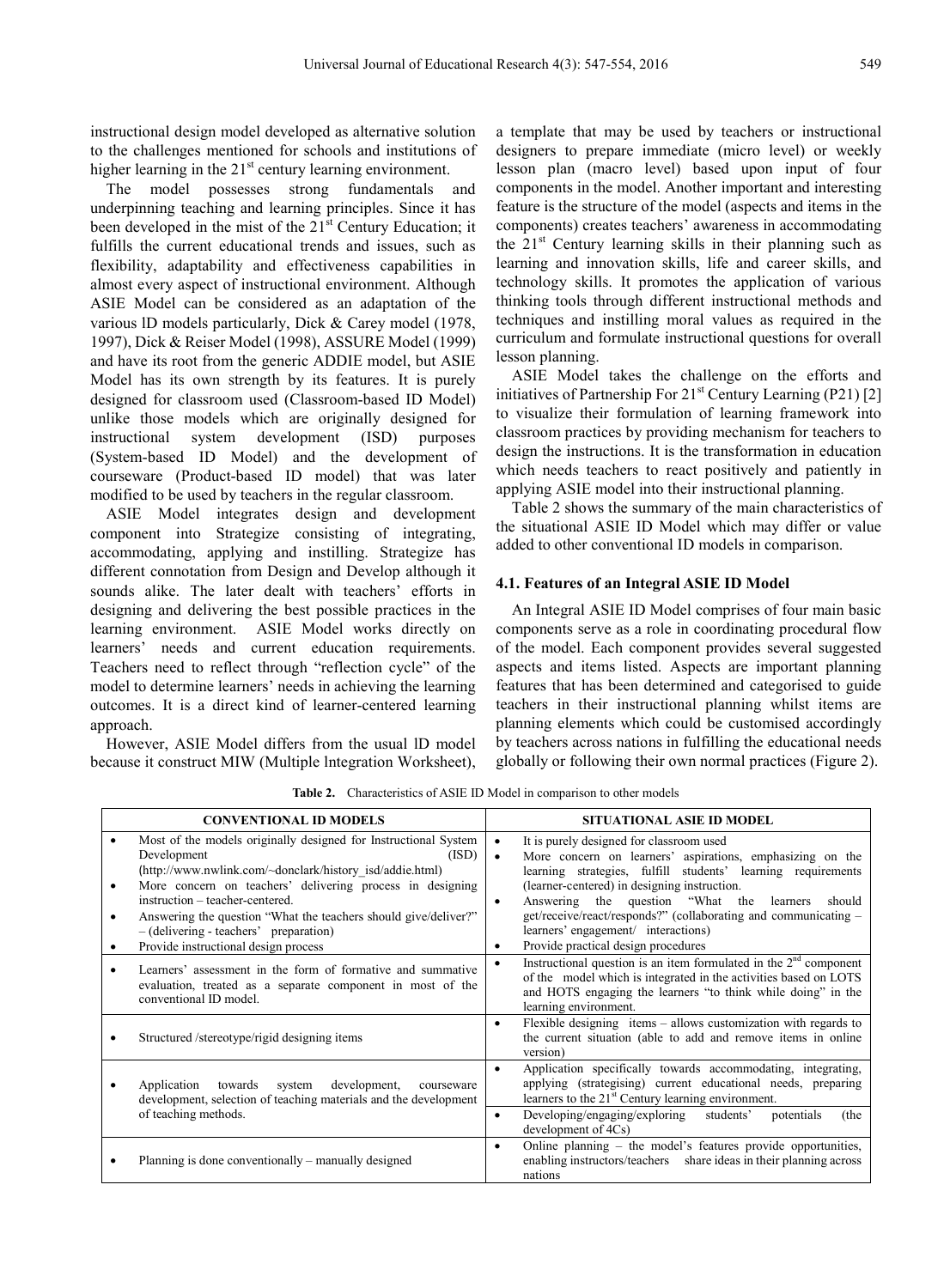The Model has a planning mechanism known as Multiple Integration Worksheet (MIW). Unlike the rest of the models, this unique features guide instructors and teachers in the process of formulating & integrating multiple elements for the best possible practices in the instructional design and planning strategies. The model is interactive, integrative, prescriptive and constructive. It is interactive to the user, integrative in planning the content, prescriptive in the planning procedures and constructive in the organization of the components.

The Model (Figure 1 & Table 3) begins with the instructors or teachers analysing suggested aspects and items in the first component of the model including the instructional profile such as subject, theme, learning areas, topic, learning objectives and outcomes or other items of the profile for the particular subject. The learners' profiles or attributes of the learners (example: multiple intelligences & the learning styles, and other relevant profiles) are also Analyzed and identified for the purpose of an appropriate selection of instructional media/materials according to its profile engaging learners in the classroom activities. In the second component of the model, features of the  $21<sup>st</sup>$  century learning skills Analyzed, various instructional tools (techniques, methods, and activities) selected, appropriate thinking tools especially dealing with the principle of higher order thinking skills (HOTS) and aspect of moral values identified. This leads to the formation of instructional questions. They are essential questions for the topic which formed instructional strategies in the instructional planning mechanism (MIW) mentioned above. MIW served as integral guidelines for instructors or teachers to develop their several daily lesson plans for a topic/unit selected.

The third component of the model is the implementation stage. At this stage instructors' or teachers' daily course or lesson plan is developed and adapted based upon MIW. Improvising may take place to ensure its appropriateness and effectiveness on the learners in the learning & teaching environment.

The final component is the evaluation stage whereby responses from feedback are gathered to review and revised the instructional planning strategies in the respective component and aspect of the model. It is a reflection process for future instructional redesigning opportunities. However, evaluation is not only taking place at the end of the planning but at every component of the model as indicated in dotted lines where ever applicable.



**Figure 1.** The main structure of An Integral ASIE Instructional Design Model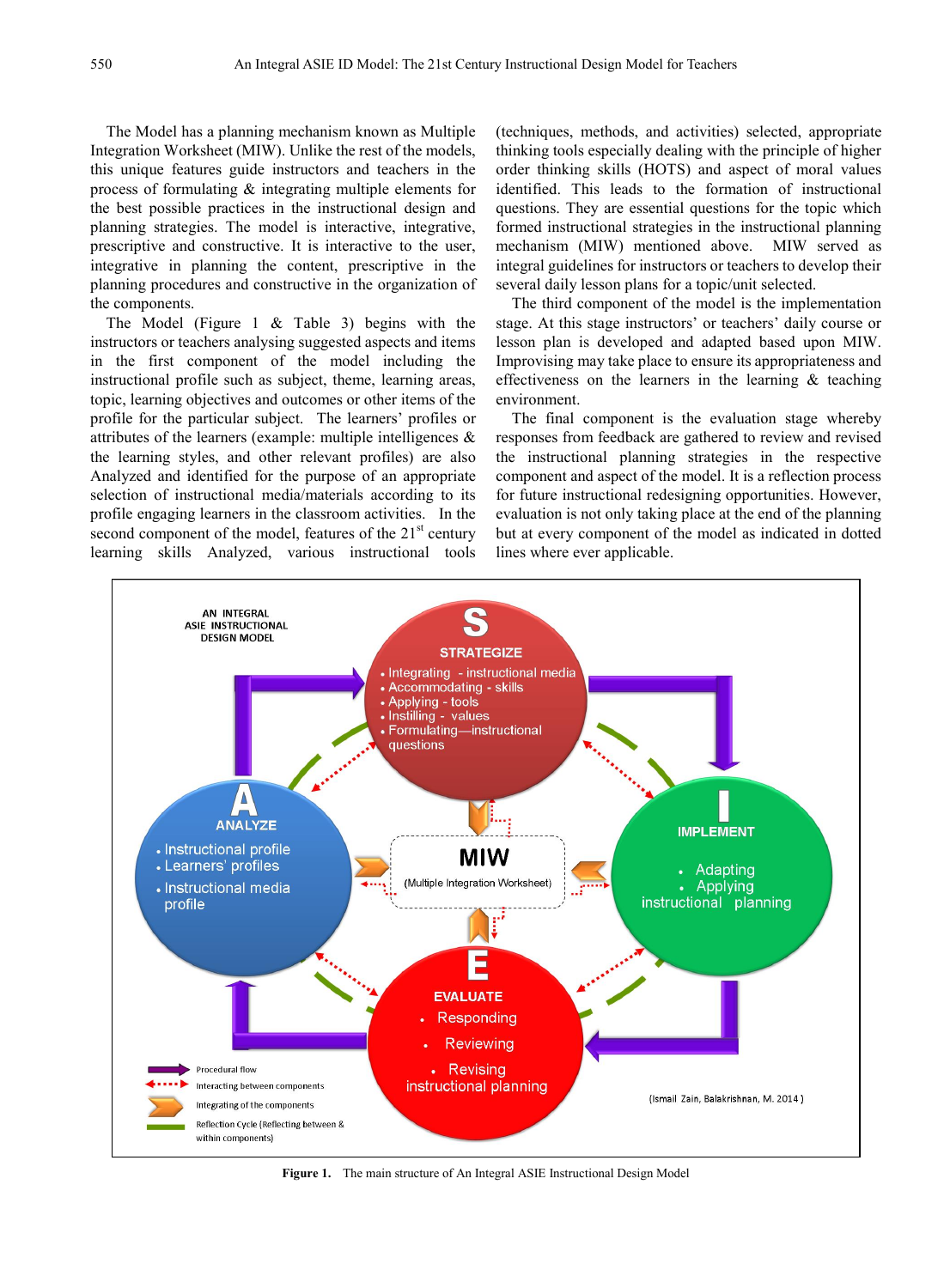Multiple Integration Worksheet (MIW) is a mechanism for the integration process in formulating instructional strategies. In the online planning MIW serve as a displayed template receiving and organising information accordingly from various aspects and items of the main components constructed to form teachers' instructional planning. It is automatically saved in the system as a record name and it is retrievable and printable whenever needed. It is also accessible for others to share the work across nations by activating the searching features in the model. Instructors or teachers may key in the information in the main components whilst it will be displayed in MIW. Editing will be done from the components displayed in MIW. It may be kept in the digital form or produce in a hard copy.

Table 4 shows MIW comprises elements of the first and second component in ASIE ID Model online version. The third and fourth component will not be displayed in MIW since those components are the procedural flow for instructors or teachers to put their instructional planning into classroom practices and also for evaluation purposes. However, being an interactive and constructive model, it guides users to amend their work for redesigning purposes by activating MIW into editing mode when users click on any aspect of the 2 components.

Lines and arrows indicate the interrelations between and within the components of the model to provide information in the MIW. Lines and arrows give ways for multiple interactions in considering, identifying and selecting the best possible practices engaging learners in the learning activities as indicated in the student-centered learning principles.

| <b>COMPONENTS</b> |                   | <b>ASPECTS</b>                                                                                                                                                                | <b>ITEMS</b>                                                                                                                                       | <b>MIW</b>                                                                                                  |
|-------------------|-------------------|-------------------------------------------------------------------------------------------------------------------------------------------------------------------------------|----------------------------------------------------------------------------------------------------------------------------------------------------|-------------------------------------------------------------------------------------------------------------|
|                   |                   | instructional profile                                                                                                                                                         | subject, theme, learning areas, topic, etc.<br>learning outcomes/ learning objectives etc.                                                         |                                                                                                             |
| A                 | <b>ANALYZE</b>    | learners' profiles                                                                                                                                                            | multiple intelligences,<br>learning styles in relation to their age group/clusters, and<br>other profiles                                          |                                                                                                             |
|                   |                   | instructional media<br>profile                                                                                                                                                | types of media chosen<br>elements<br>compositions                                                                                                  |                                                                                                             |
|                   |                   | ways in which instructional media integrated in the<br>integrating -<br>instruction in relation to the learners' profiles and<br>instructional media<br>instructional profile |                                                                                                                                                    | Multiple Integration Worksheet                                                                              |
|                   |                   | accommodating -<br>skills                                                                                                                                                     | the 21 <sup>st</sup> . century learning skills and features<br>identifying                                                                         | (MIW) is an overall planning<br>mechanism based upon aspects                                                |
| S                 | <b>STRATEGIZE</b> | applying - tools                                                                                                                                                              | applying various thinking tools - Higher Order Thinking<br>Skills (HOTS)<br>applying instructional tools - technique, methods, activities,<br>etc. | and items of the components in<br>the model.<br>Used to guide instructors /<br>teachers in formulating $\&$ |
|                   |                   | $instilling - values$                                                                                                                                                         | element of moral values & others                                                                                                                   | integrating the best possible<br>practices in the instructional                                             |
|                   |                   | instructional questions – essential questions for lesson<br>formulating<br>development                                                                                        |                                                                                                                                                    | planning strategies to meet the<br>$21st$ century learning needs and<br>requirements for learners           |
|                   |                   | adapting                                                                                                                                                                      | adapting for lesson/course development                                                                                                             |                                                                                                             |
| I                 | <b>IMPLEMENT</b>  | applying                                                                                                                                                                      | applying in the learning $&$ teaching process<br>based upon<br>lesson/course plan developed                                                        |                                                                                                             |
|                   |                   | responding                                                                                                                                                                    | responding to the feedback                                                                                                                         |                                                                                                             |
| E                 | <b>EVALUATE</b>   | reviewing                                                                                                                                                                     | reviewing the instructional planning strategies for<br>improvement                                                                                 |                                                                                                             |
|                   |                   | revising                                                                                                                                                                      | revising<br>instructional planning strategies for future<br>the<br>redesigning                                                                     |                                                                                                             |

| Table 3. Components of An Integral ASIE Instructional Design Model |  |
|--------------------------------------------------------------------|--|
|                                                                    |  |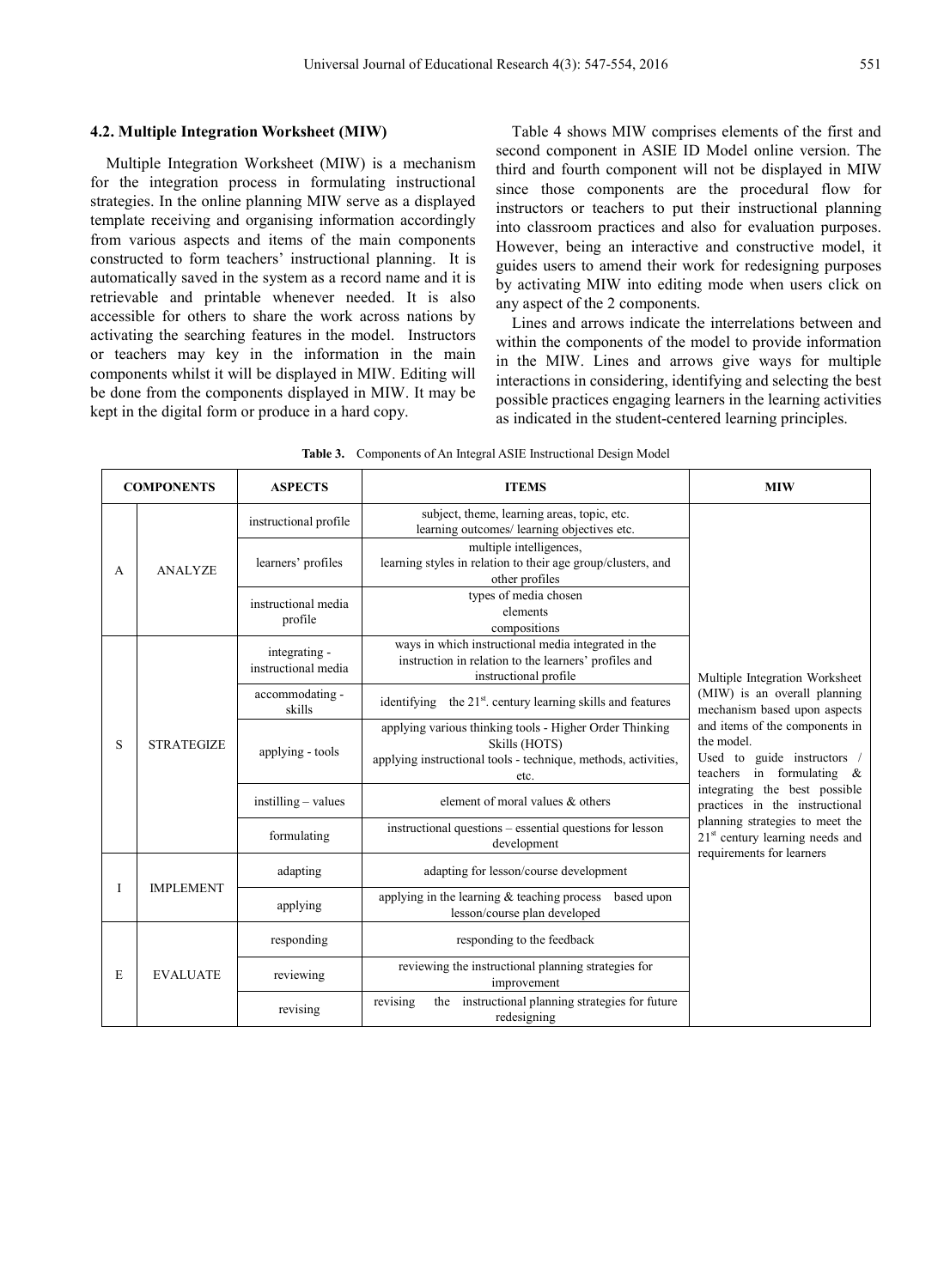| Table 4. |  |  | Multiple Integration Worksheet (MIW) |  |
|----------|--|--|--------------------------------------|--|
|----------|--|--|--------------------------------------|--|

**MULTIPLE INTEGRATION WORKSHEET**  $(MIW)$ 

|                                                                                                                                                                                                                                                                                                                                                                                                                                                                                                                                                                                                                           | <b>ANALYZE</b>                                                                                                                                                                                |                                                                                                                                                                                                                                                                                                | <b>STRATEGIZE</b>                                                                                                                                                                                                                                                             |                                                                                                                                                                                                                                                                                                                                                                                                                                     |                                                                                                                                                                                                                                                                                                                                                                                                                                                                                                                           |                                                                                                        |                                                                                                                                                                                                                                                                                                                                                                                                                                                                                                                                                                                                                                                                                                                                                                                                                                                                                                                                                                                                                                                                                                                                                                     |  |  |
|---------------------------------------------------------------------------------------------------------------------------------------------------------------------------------------------------------------------------------------------------------------------------------------------------------------------------------------------------------------------------------------------------------------------------------------------------------------------------------------------------------------------------------------------------------------------------------------------------------------------------|-----------------------------------------------------------------------------------------------------------------------------------------------------------------------------------------------|------------------------------------------------------------------------------------------------------------------------------------------------------------------------------------------------------------------------------------------------------------------------------------------------|-------------------------------------------------------------------------------------------------------------------------------------------------------------------------------------------------------------------------------------------------------------------------------|-------------------------------------------------------------------------------------------------------------------------------------------------------------------------------------------------------------------------------------------------------------------------------------------------------------------------------------------------------------------------------------------------------------------------------------|---------------------------------------------------------------------------------------------------------------------------------------------------------------------------------------------------------------------------------------------------------------------------------------------------------------------------------------------------------------------------------------------------------------------------------------------------------------------------------------------------------------------------|--------------------------------------------------------------------------------------------------------|---------------------------------------------------------------------------------------------------------------------------------------------------------------------------------------------------------------------------------------------------------------------------------------------------------------------------------------------------------------------------------------------------------------------------------------------------------------------------------------------------------------------------------------------------------------------------------------------------------------------------------------------------------------------------------------------------------------------------------------------------------------------------------------------------------------------------------------------------------------------------------------------------------------------------------------------------------------------------------------------------------------------------------------------------------------------------------------------------------------------------------------------------------------------|--|--|
| Instructional profiles                                                                                                                                                                                                                                                                                                                                                                                                                                                                                                                                                                                                    | Learners'<br>profile                                                                                                                                                                          | Instructional<br>media profile                                                                                                                                                                                                                                                                 | Integrating                                                                                                                                                                                                                                                                   | Accommodating                                                                                                                                                                                                                                                                                                                                                                                                                       | Applying                                                                                                                                                                                                                                                                                                                                                                                                                                                                                                                  | Instilling                                                                                             | Formulating                                                                                                                                                                                                                                                                                                                                                                                                                                                                                                                                                                                                                                                                                                                                                                                                                                                                                                                                                                                                                                                                                                                                                         |  |  |
| Class: Year 6<br>Subject: Science<br>Theme: Investigating Living<br>Things<br>Learning area: Interaction<br>among living things<br>Learning objective (s):<br>Knowing the impact of human<br>act on the environment.<br>Learning outcome (s):<br>By the end of lesson the<br>student will be able to: -<br>List examples of<br>environmental<br>destruction caused by<br>humans (lesson 1).<br>Write report on how<br>$\bullet$<br>human act contribute to<br>the environmental<br>destruction (lesson 2).<br>Predict what will happen<br>$\bullet$<br>to the earth if there is no<br>control on human act<br>(lesson 3). | $\bullet$ Learning<br>styles<br>* Visual<br>* Kinesthetic<br>• Multiple<br>intelligences<br>$\frac{1}{2}$<br>naturalist<br>$\frac{1}{2}$<br>Spatial<br>申<br>Intelligences<br>申<br>kinesthetic | of<br>$\bullet$ Types<br>media:<br>* video clip.<br>* still picture<br>* browsing<br>internet<br>• Elements:<br>* graphic &<br>* video<br>• Composition:<br>$*$ Object -<br>rivers/trees/<br>animals<br>* Background:<br>mountain<br>ranges<br>* Emotion:<br>feeling<br>towards<br>surrounding | Instructional<br>$\bullet$<br>media:<br>Intergrating<br>procedures<br>* students watching<br>video.<br>* observe/analyse<br>the composition<br>of still picture/<br>video clip<br>* interaction<br>session<br>(discussion)<br>* searching<br>materials /<br>browsing internet | $\bullet$ 21st<br>Century<br>learning skills:<br>* global<br>awareness<br>* critical<br>thinking<br>and<br>problem<br>solving<br>* communication<br>and<br>collaboration<br>Thinking skills:<br>Higher Order Thinking<br>Skills (HOTS)<br>* cause & effect<br>(CAF),<br>& Plus,<br>Minus,<br>* interesting (PMI)<br>- from de Bono's<br>work)<br>** creating<br>(Bloom's<br>taxonomy)<br>* prediction<br>(science process<br>skill) | • Thinking tools: •<br>乖<br>graphic<br>organizer<br>based upon<br><b>HOTS</b><br>$\ast$<br>principles.<br>CAF. PMI.<br>• Methods/<br>techniques/<br>activities<br>申<br>cooperative<br>learning<br>experiential<br>learning<br>collaborative<br>learning<br>申<br>constructive<br>learning<br><b>Activities</b><br>** watching &<br>exploring from<br>video clip<br>* analyzing still<br>picture<br>* interaction &<br>responding<br>from Q&A.<br>* group<br>discussion<br>* write report<br>* role play<br>(dramatization) | Values<br>* environmental<br>preservation/<br>caring/<br>appreciation<br>of.<br>natural<br>environment | • Instructional<br>questions<br>Activities based on LOTS<br><b>Verbal interaction</b><br>(remembering,<br>understanding, applying)<br>.Things that can be seen in<br>the video clip.<br>Relate the thing that can see<br>in the video clip to the thing<br>that is hidden. Explain and<br>gives evidences. Use graphic<br>organizer.<br>.What do you feel if you are at<br>the place? Why do you say<br>sn <sub>2</sub><br>Activities based on HOTS<br>(analyzing,<br>evaluating,<br>creating)<br><b>Group discussion</b><br>. Why do people like to explore<br>forest? Search internet.<br>. If you are with them what<br>type of activities that you are<br>expected to do? Why do you<br>say so? Why is it so important<br>doing those activities? Give<br>logical reasons to support<br>vour answers. Refer<br>materials.<br>OIn your opinion, what will be<br>expected to happen to the<br>environment in future if<br>those activities continues.<br>Give reasons for your<br>answers.<br>●Perform a sketch to<br>demonstrate situation from<br>the answers given in the<br>discussion.<br>Create characters &<br>dialogue.<br>· Give a title to your sketch. |  |  |

## **5. Finding & Discussion**

Workshops have been conducted for instructors and teachers to develop in-depth the understanding of this model. In addition, questionnaires were administered to gauge its effectiveness. A five-level Likert Scale was also constructed to ascertain teachers' views on the effectiveness of the model. The indication of the effectiveness is represented by the percentage of respondents' frequencies marked in each item. 105 participants responded to this questionnaire. Table 5 shows the respondents' views on the workshop conducted to look at the effectiveness of the model in relation to their preparation of lessons. The results of the analysis are in the form of frequencies and percentages of total respondents towards all the 5 items listed.

The development of An Integral ASIE ID Model gives an impact on the instructional planning. It is an integral model because the entire items of the components integrate in MIW to form a complete intended teaching and learning profiles at macro and micro levels.

Every component of the model is interactive providing simple planning steps to ensure instructors and teachers achieve the complete and effective design of instruction for their learners. Instructors or teachers are able to integrate all the features and requirements of the  $21<sup>st</sup>$  learning skills as well as guiding them to choose and integrate ICT/instructional media appropriately, instilling and sustaining moral values in their instructional planning. It is self-prescriptive to ensure instructors have a deeper understanding towards every component of the model and its role in the current learning and teaching concepts and features.

The entire components of the model developed constructively based upon sound theories and principles of Instructional design. The model will keep instructors/teachers aware of all the important items and features to be integrated in the instructional planning in the current educational environment.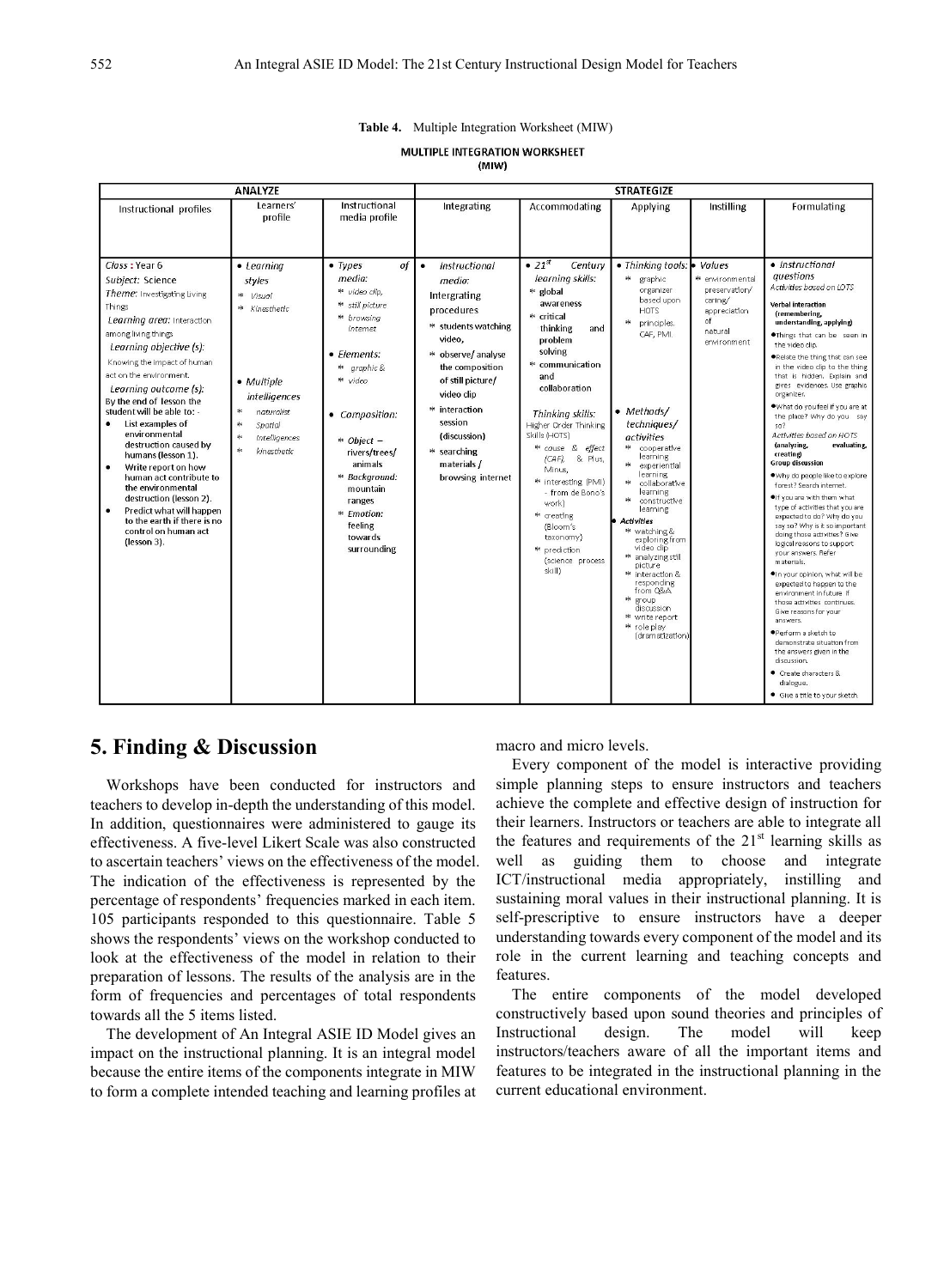

**Figure 2.** Customisation of items in an online ASIE ID Model

| Items                                                              | Frequencies/percentage |               |       |               |                |               |          |               |                          |               |       |               |
|--------------------------------------------------------------------|------------------------|---------------|-------|---------------|----------------|---------------|----------|---------------|--------------------------|---------------|-------|---------------|
|                                                                    | Strongly<br>Agree      |               | Agree |               | Neutral        |               | Disagree |               | <b>Strongly Disagree</b> |               | Total |               |
|                                                                    | $\mathbf{f}$<br>-1     | $\frac{0}{0}$ | f     | $\frac{0}{0}$ | $\mathbf f$    | $\frac{0}{0}$ | £        | $\frac{0}{0}$ | f                        | $\frac{0}{0}$ | N     | $\frac{0}{0}$ |
| Clarity                                                            | 62                     | 59.00         | 41    | 39.00         | $\overline{2}$ | 1.90          | $\theta$ | 0.00          | $\mathbf{0}$             | 0.00          | 105   | 100           |
| Relevance to $21st$ century learning<br>needs                      | 71                     | 67.62         | 33    | 31.43         |                | 0.95          | $\theta$ | 0.00          | $\mathbf{0}$             | 0.00          | 105   | 100           |
| Useful for instructional planning                                  | 76                     | 72.38         | 29    | 27.62         | $\theta$       | 0.00          | $\theta$ | 0.00          | $\mathbf{0}$             | 0.00          | 105   | 100           |
| Improvement/value added of<br>knowledge & skills among<br>teachers | 70                     | 66.67         | 32    | 30.48         | $\overline{2}$ | 1.90          | $\theta$ | 0.00          |                          | 1.95          | 105   | 100           |
| Support/ meets the Education<br>Blueprint requirements             | 66                     | 62.86         | 35    | 33.33         | 3              | 2.86          | $\theta$ | 0.00          |                          | 1.95          | 105   | 100           |

**Table 5.** Analysis of the effectiveness of An Integral ASIE ID Model